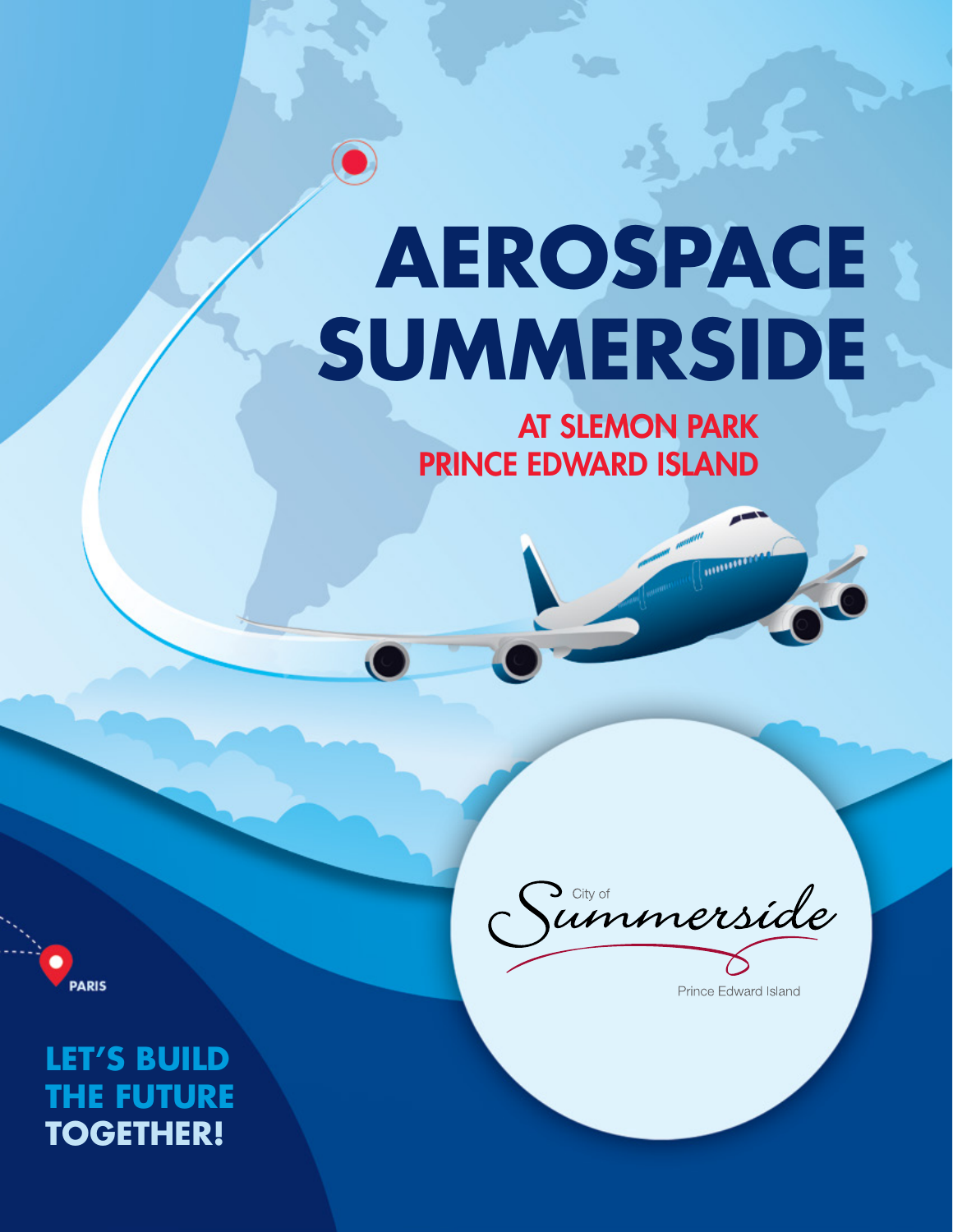#### **• Slemon Park**

#### **Home to Specialized Training Facilities**

Slemon Park is one of the most complete and cost-efficient training destinations in Canada. Home to the Canadian Centre for Public Safety Excellence, Slemon Park provides a specialized training facility for public safety and law enforcement organizations. A one-of-a-kind training centre, it combines skill-based competencies, academically sound curriculum, and state-of-the-art physical infrastructure, which includes indoor and outdoor firing ranges, indoor and outdoor scenario-based training buildings, a private airport for driver training, and use of force and driving simulators. For more information, please visit **www.ccpse.ca.**

Hospitality services including private or semi accommodations, and food services with meal plan options are available from the Slemon Park Hotel and Anson's Restaurant, located adjacent to the training centre. Recreational facilities are also available on site. The centre offers the complete public safety training solution.

## **About Summerside**

Summerside is a perfect location for business — providing accessible technology; adaptable human resources through local institutions and programs that produce graduates with requisite workforce capabilities; available business financing through access to institutions that provide capital support for development and expansions; adequate physical infrastructure facilities through roads, air, and sea and other distribution networks; advanced communications with variety and choice in the high-speed/broadband marketplace; favourable business climate (in terms of tax, regulatory, and administrative requirements) that fosters growth and development.

Quality of life is attainable by offering affordable housing, exceptional health care, and access to a range of recreation and cultural activities.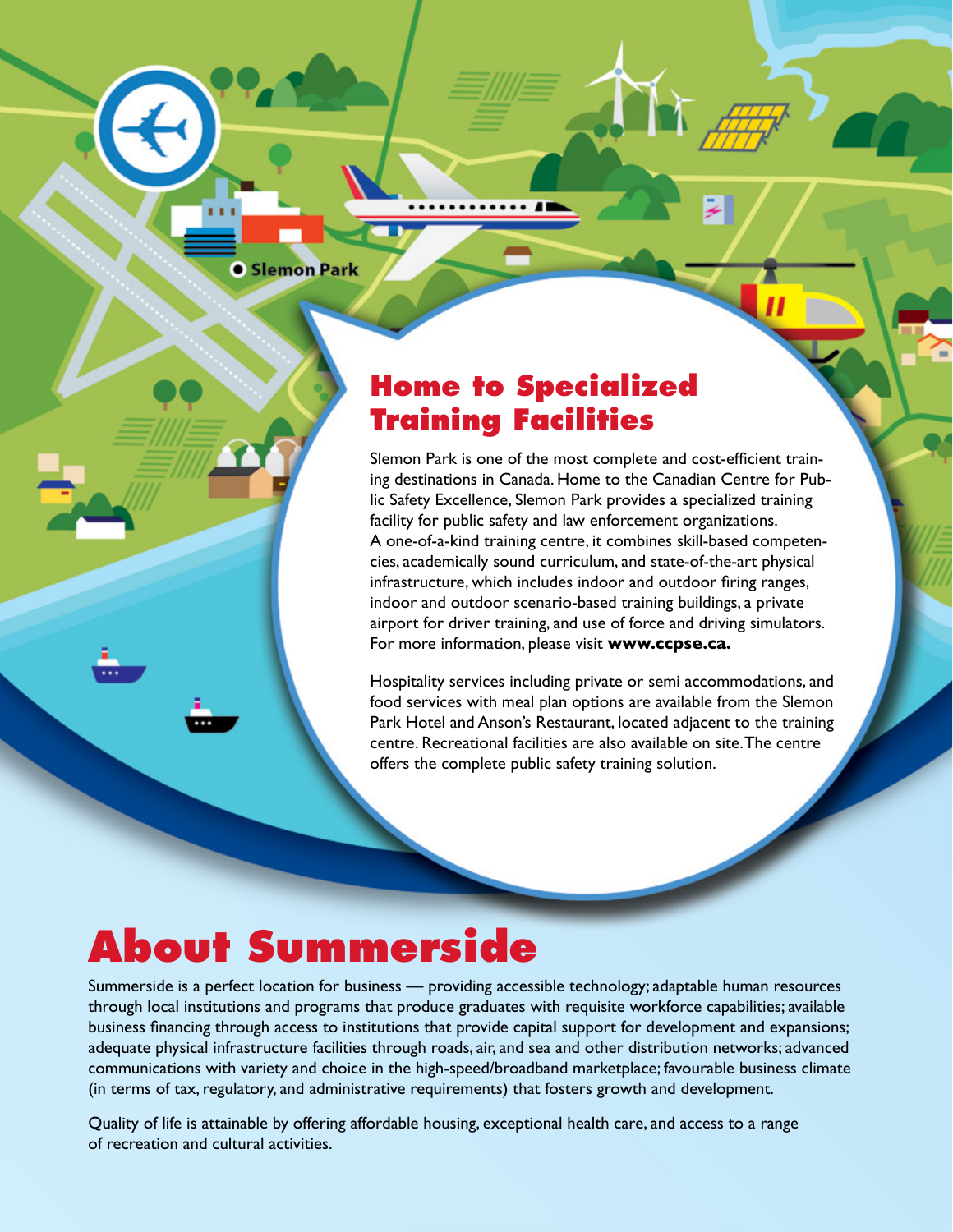#### **Aerospace Sector Overview**

Summerside's aerospace industry continues to reach new heights, contributing to Prince Edward Island's diverse economy. Some of the best-known names in aerospace have chosen Prince Edward Island. Honeywell Engines Systems and Services, Airbus – Vector Aerospace, MDS Coating Technologies Corporation, Testori, TubeFab Inc., and Tronos Canada Inc. all have operations in Summerside.

**Runway:** 06-24 (8,000' X 200') **FUEL:** Jet A-1 (FS11 additive available) / Avgas (100LL) **Heated Hangars:**  33,000 – 88,000 sq ft.

with 30-50 ft. ceilings and door opening of 150+ ft.

### **A Premier Air, MRO, and Training Hub of Atlantic Canada**

Summerside boasts the unique offering of Slemon Park — a premier business centre that features 600 hectares of prime industrial property, more than 50,000 square metres of state-of-the-art manufacturing (component and sub-assembly within OEM supply-chain aviation training), pilot and aircrew, airport management, and aviation-related training. Some of the most recognizable names and leaders in the industry today have chosen Summerside and call Slemon Park home:

- **· Honeywell Engines Systems and Services**
- **· Airbus Vector Aerospace Engine Services Atlantic**
- **· Testori Americas Corp.**
- **· MDS Coating Technologies**
- **· Tronos Canada Inc.**

HDS-PRAD

Honevwell

**VECTOR** 

**TRONO** 

TIME EAR ITH

**TESTORI** 

Slemon Park has also incorporated facilities and amenities to lower your total operating costs, increase access to training, and foster productivity in an inviting and convenient environment.

#### **Summerside Airport — A Full-Service Facility**

Summerside Airport services private, corporate, charter, and military clients, as well as our aerospace and manufacturing tenants. Our airport complements the thriving businesses that call Slemon Park home. Summerside Airport advantages:

**· A full-service FBO**

- **· Runway: 8,000 x 200 feet**
- **· No scheduled passenger traffic; readily available air space for training, etc.**
- **· Low landing and facility fees**
- **· Quick turnaround time and quality, friendly service**
- **· 300+ VFR days per year**
- **· Automated Weather Observing System**
- **· Extensive ramp space**